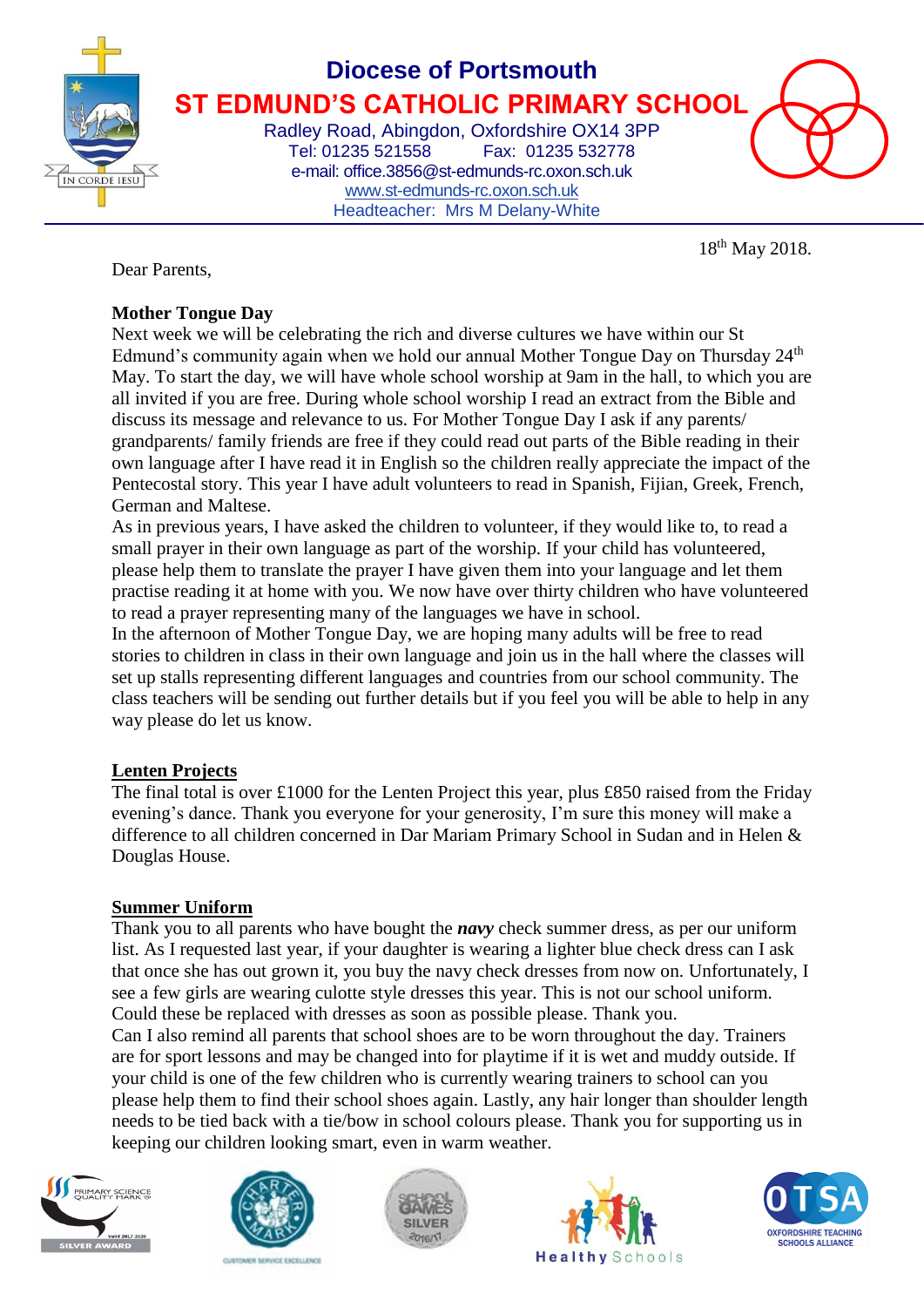

# **Diocese of Portsmouth ST EDMUND'S CATHOLIC PRIMARY SCHOOL**

Radley Road, Abingdon, Oxfordshire OX14 3PP Tel: 01235 521558 Fax: 01235 532778 e-mail: office.3856@st-edmunds-rc.oxon.sch.uk [www.st-edmunds-rc.oxon.sch.uk](http://www.st-edmunds-rc.oxon.sch.uk/) Headteacher: Mrs M Delany-White

#### **Mathletics Success**

Thank you to everyone who supported the recent PA Mathletics competition. The teachers and I were delighted by the children's hard work in learning their times tables and number facts so well. Many children have significantly improved their speed and accuracy which will greatly benefit their Maths calculations. The PA and I were delighted with how much money was raised by parents and families supporting the children- over £1000 was raised altogether. The winning classes were Year 2 & Year 6, who each received a big box of prizes for their class. Individual winners for most effort, awarded by the class teachers, were:

Y6 Jeremiah, Jaylaa Y5G Matas, Chloe Y5A Adam, Kate Y4 Filip, Christina Y3 Barrimah, Amy Y2 Patrick, Isla Y1 Noah J, Daisy R Ryan F, Lexi N Tyler-James, Yajna

#### **100 Club Winners**

The winning numbers in the latest draw of the Governors' 100+ Club were:

| $1st$ Prize (£30) – Number 62<br><b>Brian Keaney</b>         |  |
|--------------------------------------------------------------|--|
| $2nd$ Prize (£20) – Number 32<br><b>Hannah Ashley-Carter</b> |  |
| $3rd$ Prize (£10) – Number 15<br><b>Karen Clarke</b>         |  |

The next draw will be on Friday 8th June and if you would like to join the 100+ Club, numbers are still available and cost £10.00 for the remaining 8 draws.

Yours sincerely, Mrs Delany-White

#### Diary Dates- **PLEASE KEEP THESE HANDY**

| <b>St Edmund's Catholic Primary School</b><br><b>DIARY DATES 2017/18</b> |            |                                            |  |  |  |
|--------------------------------------------------------------------------|------------|--------------------------------------------|--|--|--|
|                                                                          |            |                                            |  |  |  |
| Date                                                                     |            | Event                                      |  |  |  |
| Every week in term time:                                                 |            | Stay & Sing 9-9:30am Wednesdays            |  |  |  |
| Parents' Prayer Group 9-9:30am Fridays                                   |            |                                            |  |  |  |
| Monday, 14 <sup>th</sup> May                                             |            | <b>Key Stage 2 SATs Week</b>               |  |  |  |
| Friday, 18 <sup>th</sup> May                                             | 10-11:30am | Year 4 science workshop at Abingdon School |  |  |  |
|                                                                          | 2 pm       | Our Lady Procession                        |  |  |  |
| Monday, 21 <sup>st</sup> May                                             |            |                                            |  |  |  |









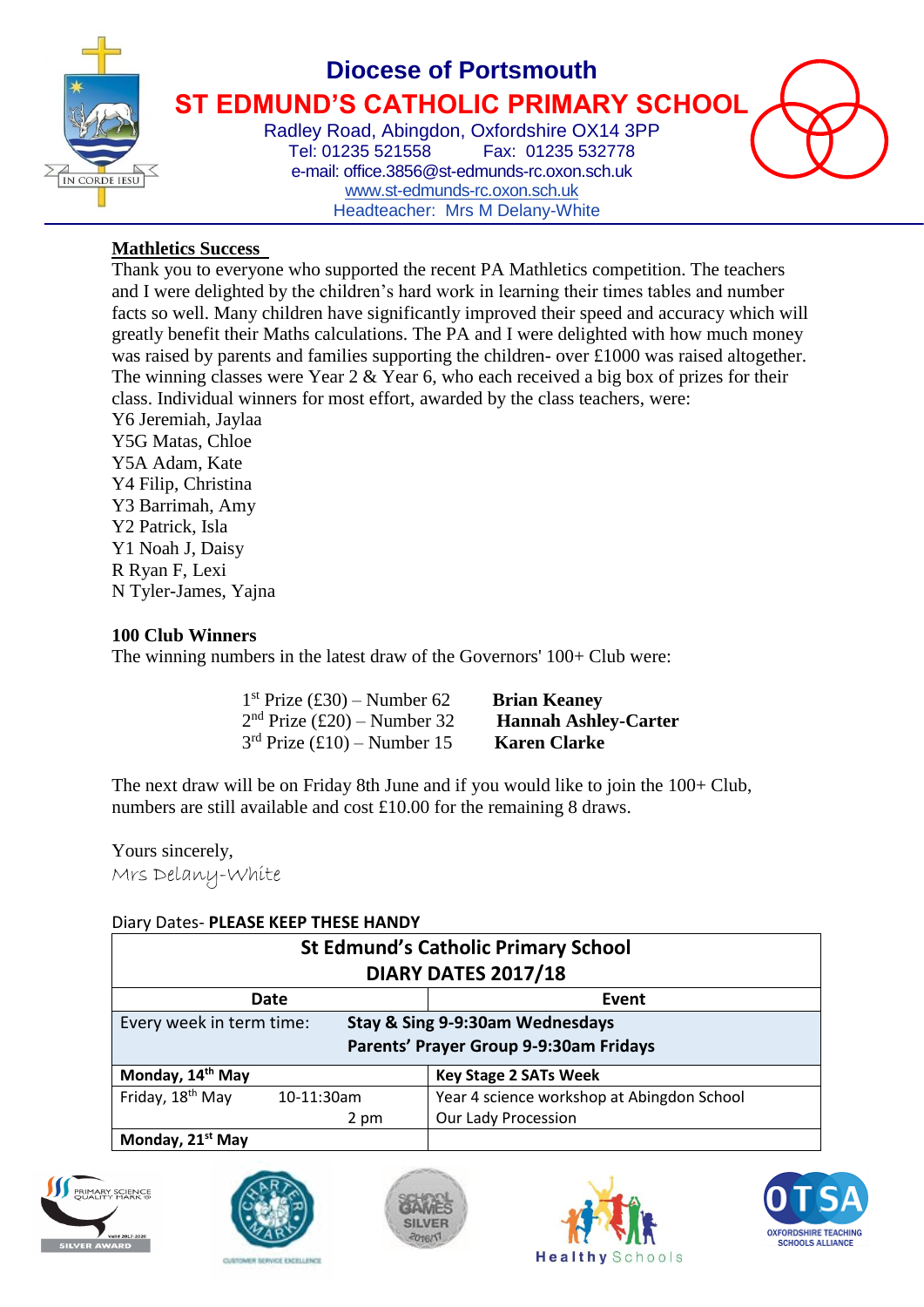

## **Diocese of Portsmouth**

**ST EDMUND'S CATHOLIC PRIMARY SCHOOL**

Radley Road, Abingdon, Oxfordshire OX14 3PP<br>Tel: 01235 521558 Fax: 01235 532778 Fax: 01235 532778 e-mail: office.3856@st-edmunds-rc.oxon.sch.uk [www.st-edmunds-rc.oxon.sch.uk](http://www.st-edmunds-rc.oxon.sch.uk/) Headteacher: Mrs M Delany-White

| Tuesday 22 <sup>nd</sup> May                    | 9:30-11am          | Nursery Stay & Play-growing things theme         |  |  |
|-------------------------------------------------|--------------------|--------------------------------------------------|--|--|
|                                                 | pm                 | PA cake sale after school                        |  |  |
| Wednesday 23rd May                              | 2pm                | Pentecost Mass in hall- all welcome              |  |  |
| Thursday, 24 <sup>th</sup> May                  |                    | Mother Tongue Day                                |  |  |
|                                                 | 3pm                | Children break up for half term                  |  |  |
| Friday, 25 <sup>th</sup> May                    |                    | <b>INSET DAY- school closed</b>                  |  |  |
| 28 <sup>th</sup> May - 1st June HALF TERM BREAK |                    |                                                  |  |  |
| Monday, 4 <sup>th</sup> June                    |                    | Children back to school                          |  |  |
| Tuesday 5 <sup>th</sup> June                    | am                 | Year 6 to Pizza Express                          |  |  |
| Wednesday 6 <sup>th</sup> June                  | pm                 | Year 6 swimming at Radley School                 |  |  |
| Friday, 8 <sup>th</sup> June                    | 2:20 <sub>pm</sub> | <b>Gold Book Assembly</b>                        |  |  |
| Saturday 9 <sup>th</sup> June                   | 12 noon            | First Holy Communion at St Edmund's Church       |  |  |
| Sunday 10 <sup>th</sup> June                    | 2pm                | First Holy Communion at St Edmund's Church       |  |  |
| Monday, 11 <sup>th</sup> June                   |                    |                                                  |  |  |
| Tuesday 12 <sup>th</sup> June                   | 1:30 <sub>pm</sub> | Year 2 Fire Safety talk                          |  |  |
| Wednesday, 13 <sup>th</sup> June                | 10am               | Year 6 to Abingdon Museum                        |  |  |
|                                                 | am                 | Year 5/6 Quad Kids Athletics                     |  |  |
|                                                 | 2pm                | First Holy Communion Mass in hall- all welcome   |  |  |
| Thursday 14 <sup>th</sup> June                  | am                 | Year 3/4 Quad Kids Athletics                     |  |  |
| Friday, 15 <sup>th</sup> June                   | 1-2:15pm           | House cross country heats                        |  |  |
|                                                 | 2.20 pm            | Gold Book Assembly                               |  |  |
| Monday, 18 <sup>th</sup> June                   | 11-4:30pm          | Year 6 boys cricket competition                  |  |  |
|                                                 | pm                 | New Reception children's 1 <sup>st</sup> visit   |  |  |
| Tuesday 19 <sup>th</sup> June                   | pm                 | New nursery children's 1 <sup>st</sup> visit     |  |  |
|                                                 |                    | Didcot Girls School Transition day               |  |  |
| Wednesday, 20 <sup>th</sup> June                |                    | Alternative Didcot Girls School Transition day   |  |  |
|                                                 |                    | Year 4 Sulgrave Manor trip                       |  |  |
|                                                 | 2:20 <sub>pm</sub> | Year 5A Class assembly                           |  |  |
| Thursday 21 <sup>st</sup> June                  |                    | Annual Schools' Mass in Portsmouth               |  |  |
|                                                 | $9-3pm$            | Year 3 trip to Living Rainforest                 |  |  |
| Friday, 22 <sup>nd</sup> June                   | 9:30-11am          | Nursery Stay & Play- summer theme                |  |  |
|                                                 | pm                 | <b>House Cross Country Finals</b>                |  |  |
|                                                 | 2:20 <sub>pm</sub> | Gold Book Assembly                               |  |  |
|                                                 | pm                 | PA Community Event                               |  |  |
| Monday, 25 <sup>th</sup> June                   | pm                 | New Reception children's 2 <sup>nd</sup> visit   |  |  |
| Tuesday 26 <sup>th</sup> June                   |                    | New nursery children's 2 <sup>nd</sup> visit     |  |  |
|                                                 | pm                 | Year 5 boys cricket                              |  |  |
| Wednesday 27 <sup>th</sup> June                 |                    | John Mason, Larkmead & Fitzharrys Transition Day |  |  |
|                                                 |                    | Year 5 trip to Millets Farm                      |  |  |
|                                                 | 2:20 <sub>pm</sub> | Year 3 Class Assembly                            |  |  |
| Thursday 28 <sup>th</sup> June                  |                    | Extra transition day for Larkmead School         |  |  |
| Friday 29 <sup>th</sup> June                    | 2pm                | St Peter & Paul Mass in school- all welcome      |  |  |